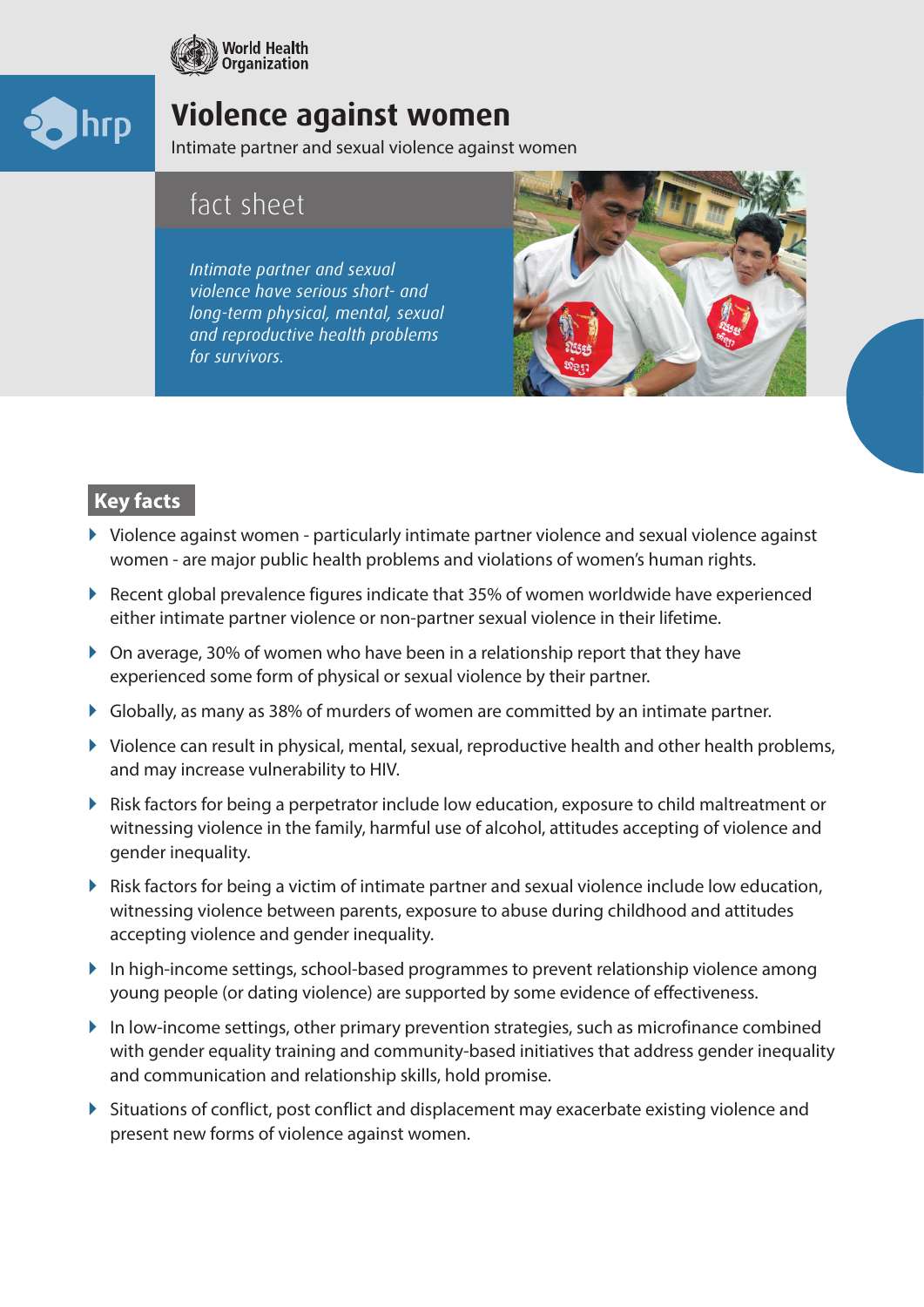#### **Introduction**

The United Nations defines violence against women as "any act of gender-based violence that results in, or is likely to result in, physical, sexual or mental harm or suffering to women, including threats of such acts, coercion or arbitrary deprivation of liberty, whether occurring in public or in private life."

**Intimate partner violence** refers to behaviour by an intimate partner or ex-partner that causes physical, sexual or psychological harm, including physical aggression, sexual coercion, psychological abuse and controlling behaviours.

**Sexual violence** is any sexual act, attempt to obtain a sexual act, or other act directed against a person's sexuality using coercion, by any person regardless of their relationship to the victim, in any setting. It includes rape, defined as the physically forced or otherwise coerced penetration of the vulva or anus with a penis, other body part or object.

### **Scope of the problem**

Population-level surveys based on reports from victims provide the most accurate estimates of the prevalence of intimate partner violence and sexual violence in non-conflict settings. The first report of the "WHO Multi-country study on women's health and domestic violence against women" (2005) in 10 mainly developing countries found that, among women aged 15–49:

- between 15% of women in Japan and 71% of women in Ethiopia reported physical and/or sexual violence by an intimate partner in their lifetime;
- between 0.3–11.5% of women reported experiencing sexual violence by a non-partner since the age of 15 years;
- the first sexual experience for many women was reported as forced – 17% in rural Tanzania, 24% in rural Peru, and 30% in rural Bangladesh.

A more recent analysis of WHO with the London School of Hygiene and Tropical Medicine and the Medical Research Council, based on existing data from over 80 countries, found that globally 35% of women have experienced either physical and/ or sexual intimate partner violence or non-partner sexual violence. Most of this violence is intimate partner violence. Worldwide, almost one third (30%) of all women who have been in a relationship have

experienced physical and/or sexual violence by their intimate partner, in some regions this is much higher. Globally as many as 38% of all murders of women are committed by intimate partners.

Intimate partner and sexual violence are mostly perpetrated by men against women and child sexual abuse affects both boys and girls. International studies reveal that approximately 20% of women and 5–10% of men report being victims of sexual violence as children. Violence among young people, including dating violence, is also a major problem.

### **Risk factors**

Factors found to be associated with intimate partner and sexual violence occur within individuals, families and communities and wider society. Some factors are associated with being a perpetrator of violence, some are associated with experiencing violence and some are associated with both.

Risk factors for both intimate partner and sexual violence include:

- lower levels of education (perpetration of sexual violence and experience of sexual violence);
- exposure to child maltreatment (perpetration and experience);
- witnessing family violence (perpetration and experience);
- antisocial personality disorder (perpetration);
- harmful use of alcohol (perpetration and experience);
- having multiple partners or suspected by their partners of infidelity (perpetration); and
- attitudes that are accepting of violence and gender inequality (perpetration and experience).

Factors specifically associated with intimate partner violence include:

- past history of violence;
- marital discord and dissatisfaction;
- difficulties in communicating between partners.

Factors specifically associated with sexual violence perpetration include:

- beliefs in family honour and sexual purity;
- ideologies of male sexual entitlement; and
- weak legal sanctions for sexual violence.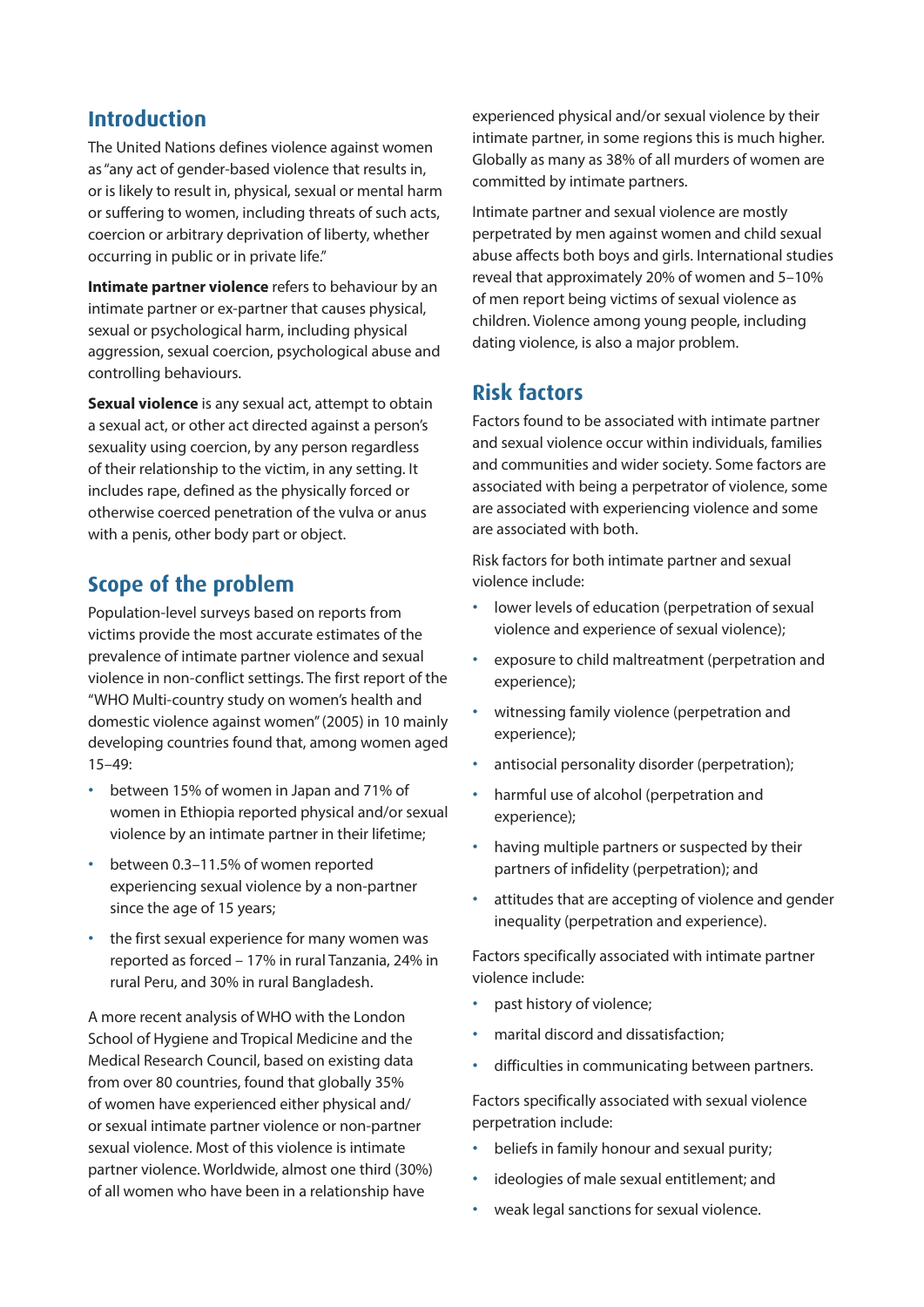The unequal position of women relative to men and the normative use of violence to resolve conflict are strongly associated with both intimate partner violence and non-partner sexual violence.

#### **Health consequences**

Intimate partner and sexual violence have serious short- and long-term physical, mental, sexual and reproductive health problems for survivors and for their children, and lead to high social and economic costs.

- Violence against women can have fatal results like homicide or suicide.
- It can lead to injuries, with 42% of women who experience intimate partner reporting an injury as a consequences of this violence.
- Intimate partner violence and sexual violence can lead to unintended pregnancies, induced abortions, gynaecological problems, and sexually transmitted infections, including HIV. The 2013 analysis found that women who had been physically or sexually abused were 1.5 times more likely to have a sexually transmitted infection and, in some regions, HIV, compared to women who have not experienced partner violence. They are also twice as likely to have an abortion.
- Intimate partner violence in pregnancy also increases the likelihood of miscarriage, stillbirth, pre-term delivery and low birth weight babies.
- These forms of violence can lead to depression, post-traumatic stress disorder, sleep difficulties, eating disorders, emotional distress and suicide attempts. The same study found that women who have experienced intimate partner violence were almost twice as likely to experience depression and problem drinking. The rate was even higher for women who had experienced non partner sexual violence.
- Health effects can also include headaches, back pain, abdominal pain, fibromyalgia, gastrointestinal disorders, limited mobility and poor overall health.
- Sexual violence, particularly during childhood, can lead to increased smoking, drug and alcohol misuse, and risky sexual behaviours in later life. It is also associated with perpetration of violence (for males) and being a victim of violence (for females).

#### Impact on children

- Children who grow up in families where there is violence may suffer a range of behavioural and emotional disturbances. These can also be associated with perpetrating or experiencing violence later in life.
- Intimate partner violence has also been associated with higher rates of infant and child mortality and morbidity (e.g. diarrhoeal disease, malnutrition).

#### Social and economic costs

The social and economic costs of intimate partner and sexual violence are enormous and have ripple effects throughout society. Women may suffer isolation, inability to work, loss of wages, lack of participation in regular activities and limited ability to care for themselves and their children.

#### **Prevention and response**

Currently, there are few interventions whose effectiveness has been proven through well designed studies. More resources are needed to strengthen the prevention of intimate partner and sexual violence, including primary prevention, i.e. stopping it from happening in the first place.

Regarding primary prevention, there is some evidence from high-income countries that school-based programmes to prevent violence within dating relationships have shown effectiveness. However, these have yet to be assessed for use in resource-poor settings. Several other primary prevention strategies: those that combine microfinance with gender equality training; that promote communication and relationship skills within couples and communities; that reduce access to, and harmful use of alcohol; and that change cultural gender norms, have shown some promise but need to be evaluated further.

To achieve lasting change, it is important to enact legislation and develop policies that:

- address discrimination against women;
- promote gender equality;
- support women; and
- help to move towards more peaceful cultural norms.